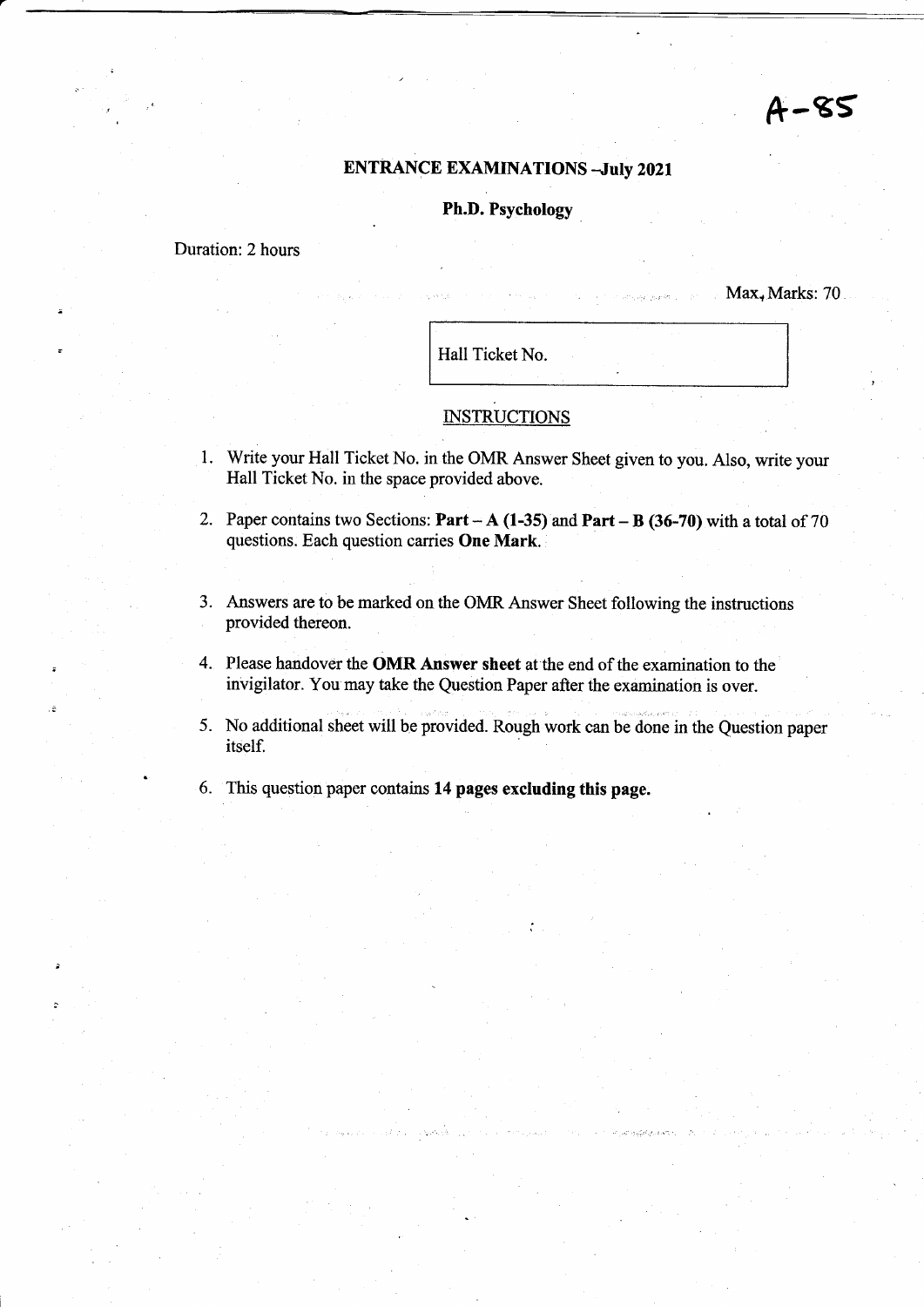## Part A

1. The value of the t test will \_\_\_\_\_\_\_\_\_\_ as sample variance decreases

A.Increase

B. Decrease '

C. Stay the same

D. Not be affected

2. The hypothesis in which the direction of difference or relationship is predicted before testing is , and the hypothesis in which the direction of difference or relationship is not predicted before testing is

A. Null, experimental

B. One tailed, two tailed

C. Alternate, supradecisional

D. Experimental, alternate

3. A figure that graphically represents the relationship between two variables is called

A. Phi chart

B. Histogram

C. Scatterplot

D. Polygon

4. Who among the following have developed grounded theory?

A. Strauss and Corbin

 $\cdot$ B. Lincoln and Guba

C. Glaser and Strauss

D. Charmaz and Corbin

5. Choose the correct statements from the following to complete the sentence given below. In a true experiment, the researcher

.<br>.

1

i. Manipulates an independent variable

ii. Holds all other variables constant

iii. Measures any change in the dependent variable

A. Only i B. ii and iii C. Only ii D. i, ii, and iii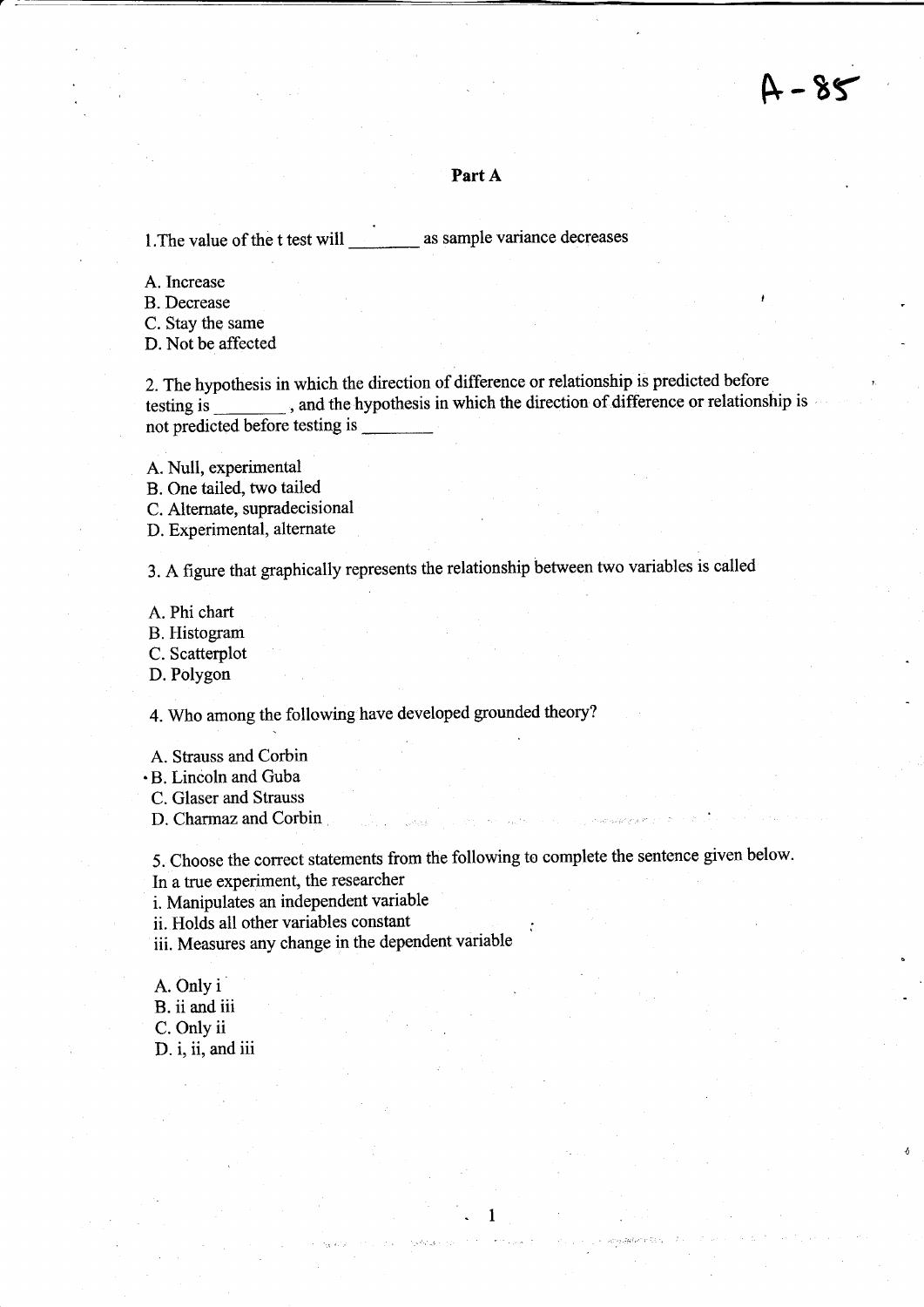6. Bowlby (1953) observed that children without mothers and reared in institutions often developed serious psychological problems. He attributed the cause of these problems almost entirely to lack of a single maternal bond. Later checks revealed that along with the condition no mother, went other conditions such as regimented care, a serious lack of social and sensory stimulation, reduced educational opportunity and a few other variables, possibly contributing to later difficulties in adjustment. This can be an example of

&-8S

A. Confounding variables

B. Random error

D. Judgmental attributions

7. A sampling technique that involves ensuring that the sample is like the population on certain characteristics but uses convenience sampling to obtain the participants is called

A. Purposive sampling

B. Quota sampling

C. Systematic sampling

D. Snow ball sampling

g. The method of recording observations and regularities, and developing theories to explain regularities, and testing predictions from those theories is termed as

A. Psychological prediction

B. Non-directional method

C. Experimental deduction method

D. Hypothetico-deductive method

9. Which of the following designs can be extremely useful in the investigation of cognitive deficits associated with specific medical condition?

A. Single participant design

B. Relation design

C. Independent samples .

D. Experimental design

: 10. Logistic regression parameters are estimated from sample data using the method of

A. Ordinary least squares

B. Maximum likelihood

C. Guessing

D. Extraordinary least squares

 $\overline{2}$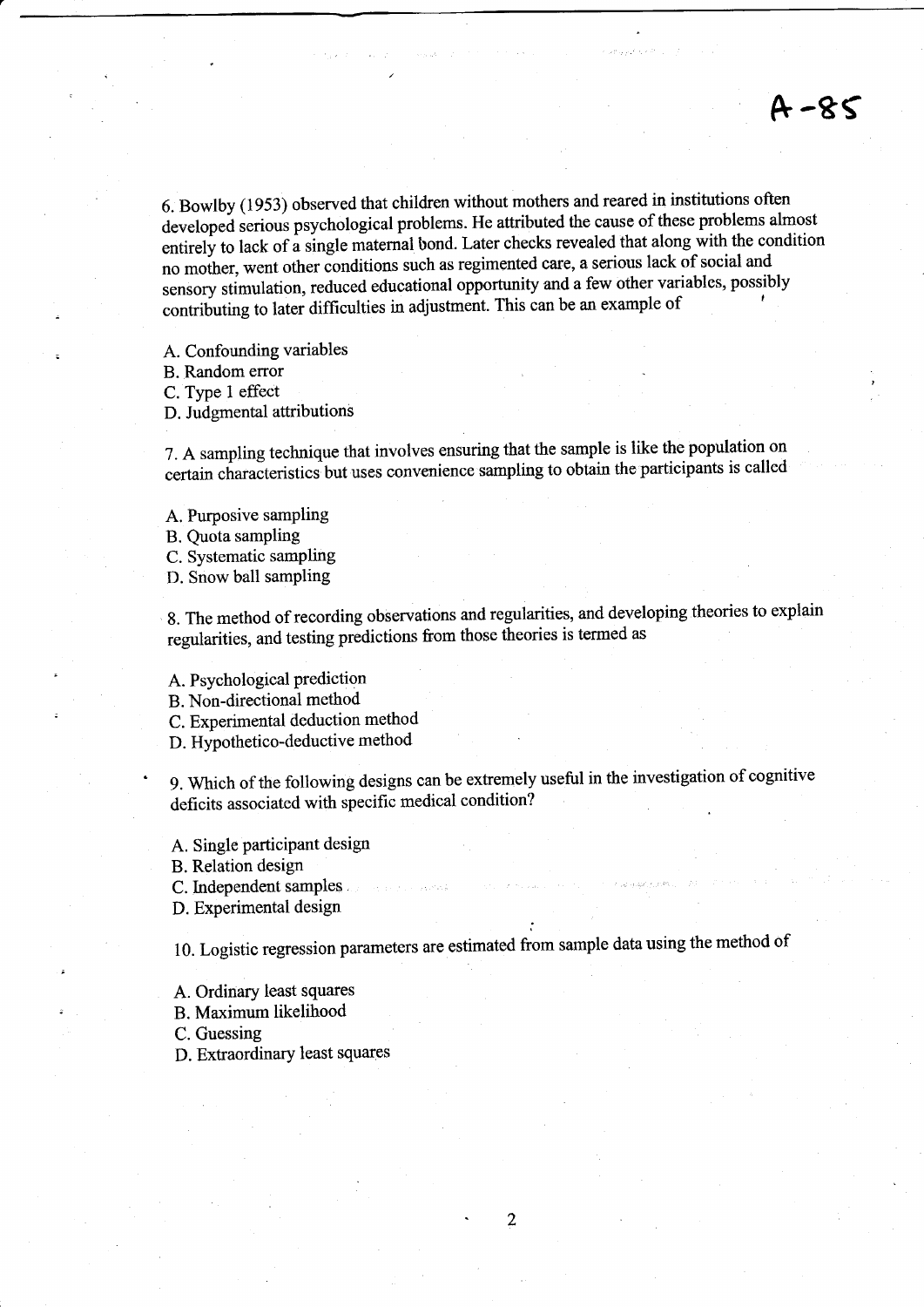$A - 85$ 

11. Suppose, the correlation between age and hearing ability for adults is 0.65. What proportion (or percent) of the variability in hearing ability is accounted for by the relationship with age?

A. 65% B. 35% c. 42%

D. 13%

12. A research design where the researcher first conducts quantitative research, analyses the results and then builds on the results to explain them in more detail with qualitative research is

A. Explanatory Sequential Mixed Method

B. Multiphase Mixed Method

C. Exploratory Sequential Mixed Method

D. Transformative Mixed method

13. Students in one of Mr. Angur's classes participate in new interactive Psychology leaming modules. Students in another class learn Psychology using the traditional lecture method. After two months, all students take a test to assess their knowledge of Psychology. What kind of design did Mr. Angur use?

A. Nonequivalent control group posttest-only design

B. Nonequivalent control group pretest-posttest design

C. Multiple-group time-series design

D. Single-group time-series design

14. The Spearman-Brown formula is used to estimate which type of reliability?

A. Test-retest reliability

B. Split-half reliability

C. Altemate-forms reliability

D.Intemal consistency

15. Choose the correct statement

i. Self-report measures are typically psychological scales measuring personality and attitudes ii. Face to face interviews vary in style across the range of structure, using closed and openendedquestions L <sup>l</sup> iii. In informal interview, the interviewer has no aim for research data-gathering

 $\overline{\mathbf{3}}$ 

A. i and ii B. Only ii C. ii and iii D. Only iii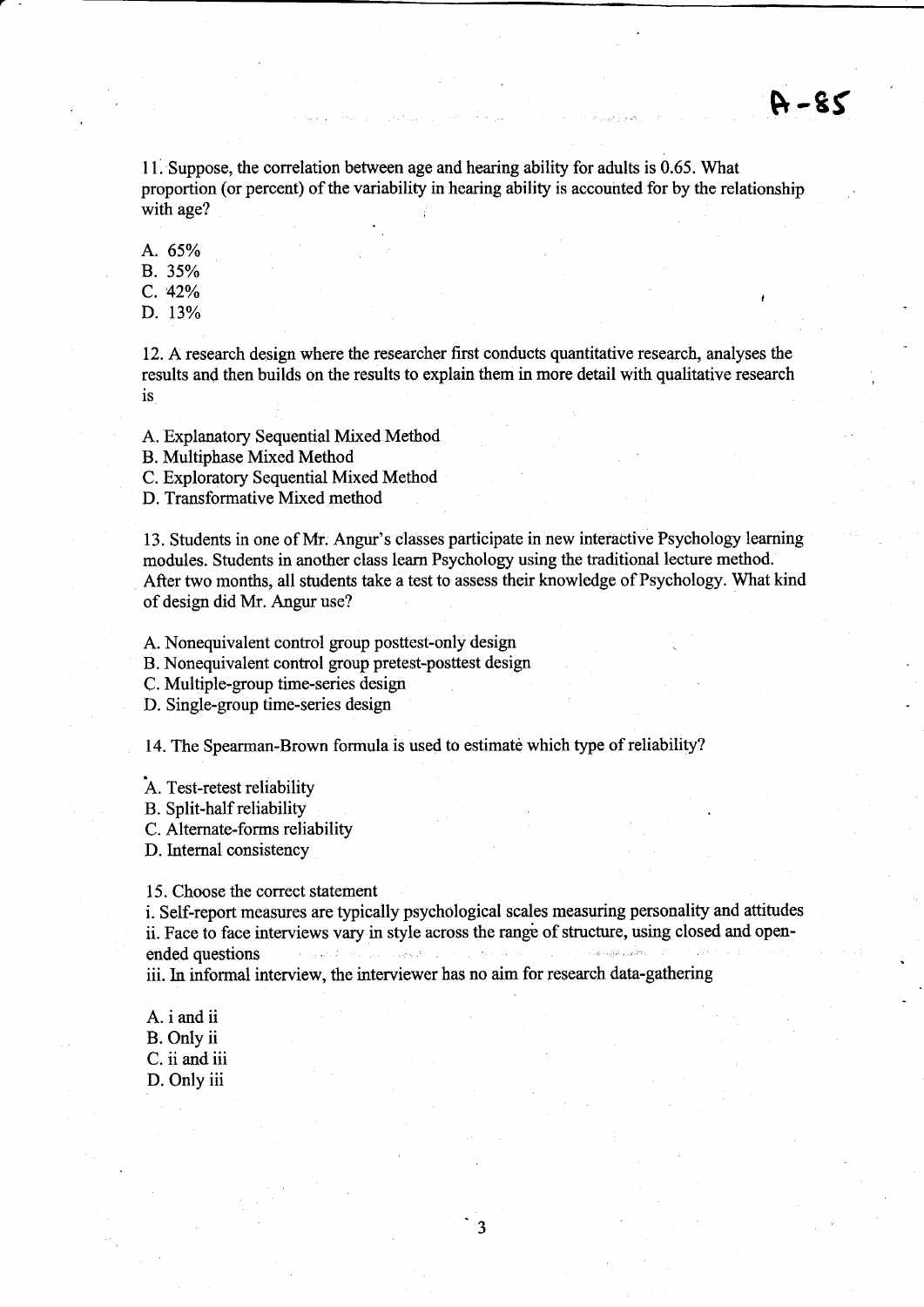,

16. The average difference between the scores in the distribution and the mean or central point of the distribution is

A. Standard error of the difference between mean

B. Standard error of the mean

C. Standard error of the difference scores

D. Standard deviation

<sup>17</sup>. ln astudy examining the effects of hours ( l2hrs, 6hrs, or 3hrs) and teaching mode (online versus offline) on student attentiveness, how many main effects are possible?

A.3

8.6

c.s

D.2

18. Non-equivalent Control Group Design is an example of

A. True Experimental Design

B. Quasi-Experimental Design

C. Single Subject Design

D. Pre-experimental Design

19. Match Category A with Category B

## Category A

i. Attrition

ii. Census

iii. Type I error

iv. Type II eror

### Category B

a. Survey of an entire population

b. Mistake made in retaining the null hypothesis when it is false

c. Loss of participants from a research study

d. Mistake made in rejecting the null hypothesis when it is true

A. i-a, ii-c, iii-b, iv-d B. i-b, ii-d, iii-a, iv-c C. i-c, ii-a, iii-b, iv-d D. i-c, ii-b, iii-a, iv-d

20. Exploratory research studies are also termed as \_\_\_\_\_\_\_ research studies

A. Experience B. Content C.Informal

D. Formulative

 $\ddot{\cdot}$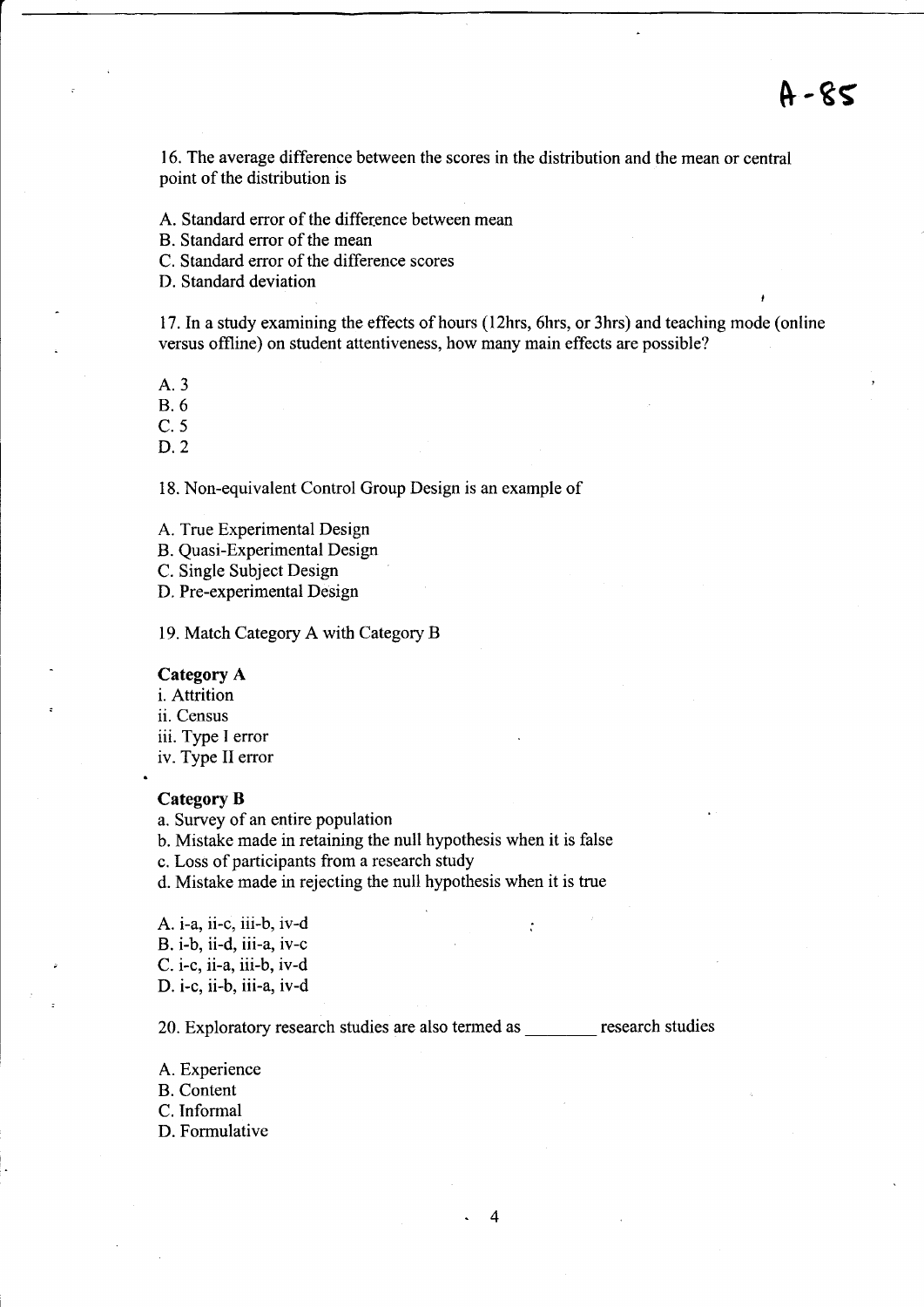21. Suppose we want to compare the effectiveness of two vaccines (covaxin and covishield). We find twelve volunteers and randomly allocate half of them to these two groups, we then get them to rate the effectiveness of the vaccine on a ten-point scale (where  $"0" = "very$ 

A-gr

ineffective" and " $10$ " = "very effective"). What statistics will be used to analyse the data?

A. Independent t test

B. Dependent t test

C. Mann-Whitney U test

D. Wilcoxon signed rank test

22. Which one of the following is a type of threat to external validity?

A. Compensatory demoralization

B. Diffusion of treatment

C. Selection

D. Interaction of selection and treatment

23. The joint effect of all predictors  $(X)$  on the criterion  $(Y)$  in multiple regression is measured by

- A. The coefficient of determination
- B. The multicollinearity

C. The partial slope

D. The partial regression coefficient

24. Which of the following is correct?

i. A placebo is similar to a control group in that they both have exactly the same conditions as the experimental group

ii. The ability to control many extraneous influences means that validity is high and alternative explanations of events are eliminated

iii. Counterbalancing is an attempt to balance possible order effects by having all of the participants do conditions in a particular order

A. Only iii

B. ii and iii

C. i and ii

D. Only i

<sup>25</sup>. Any aspect of the design or method of a study which weakens the likelihood that a real effect has been demonstrated indicates a/an

 $\cdot$ 

A. Experimental error

B. Threat to validity

C. Error variance

D. Unstable reliability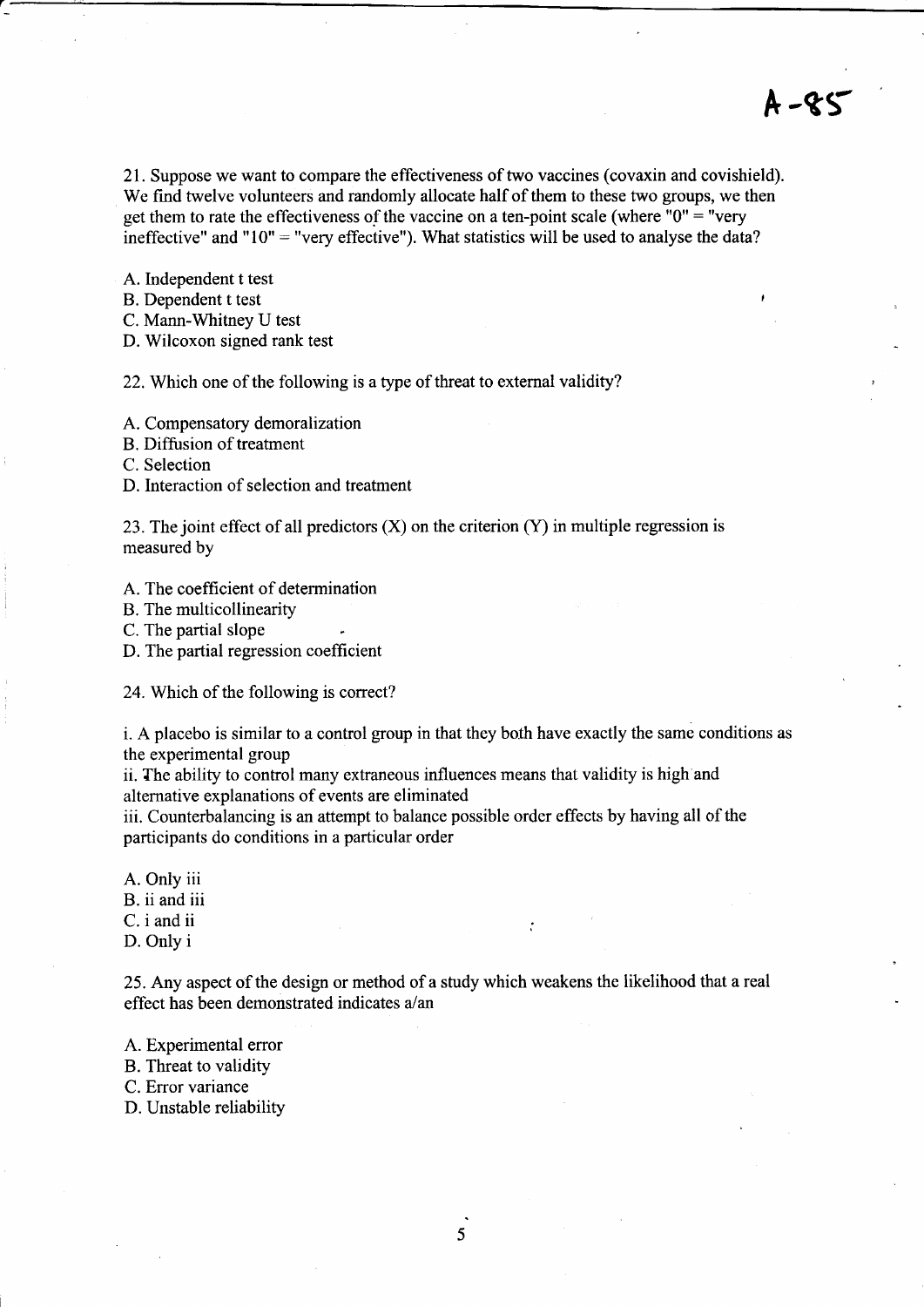# <sup>A</sup>-ts

26. The F-ratio is determined by dividing by

A. Between-groups variance; within-groups variance

B. Error variance; systematic variance

C. Within-groups variance; between-groups variance

D. Systematic variance; error variance

27. The magnitude of a correlation coefficient is to  $\_\_\_\_\$ as the type of correlation is to  $\_\_\_\_\_\_\_\_\_\_\$ 

A. Slope; absolute value

B. Sign; absolute value

C. Absolute value; sign

D. Sign; slope

28. Which type of analysis will the researcher use when there is a single dependent variable that cannot be measured, but can be classified into two or more groups on the basis of some attribute?

A. ANOVA

- B. Multiple regression analysis
- C. Canonical analysis

D. Multiple discriminant analysis

29. Which of the following is instrumental in identifying the number of factors in an exploratory factor analysis?

A. Scatter plot

B. Scree plot

C. Box plot<br>D. Ogive

30. Rahul decided to conduct a study. He studied aggression in real life setting construction workers during hot and cool days. This study typically refers to

A. Field study

B. Case study

C. Experimental Study and the contract of the contract of the contract of the contract of the contract of the contract of the contract of the contract of the contract of the contract of the contract of the contract of the

D. Interview method

31. The larger the validity coefficient, the smaller the

A. Standard deviation

B. Reliability coefficient

C. Standard error of estimate

D. Standard error of measurement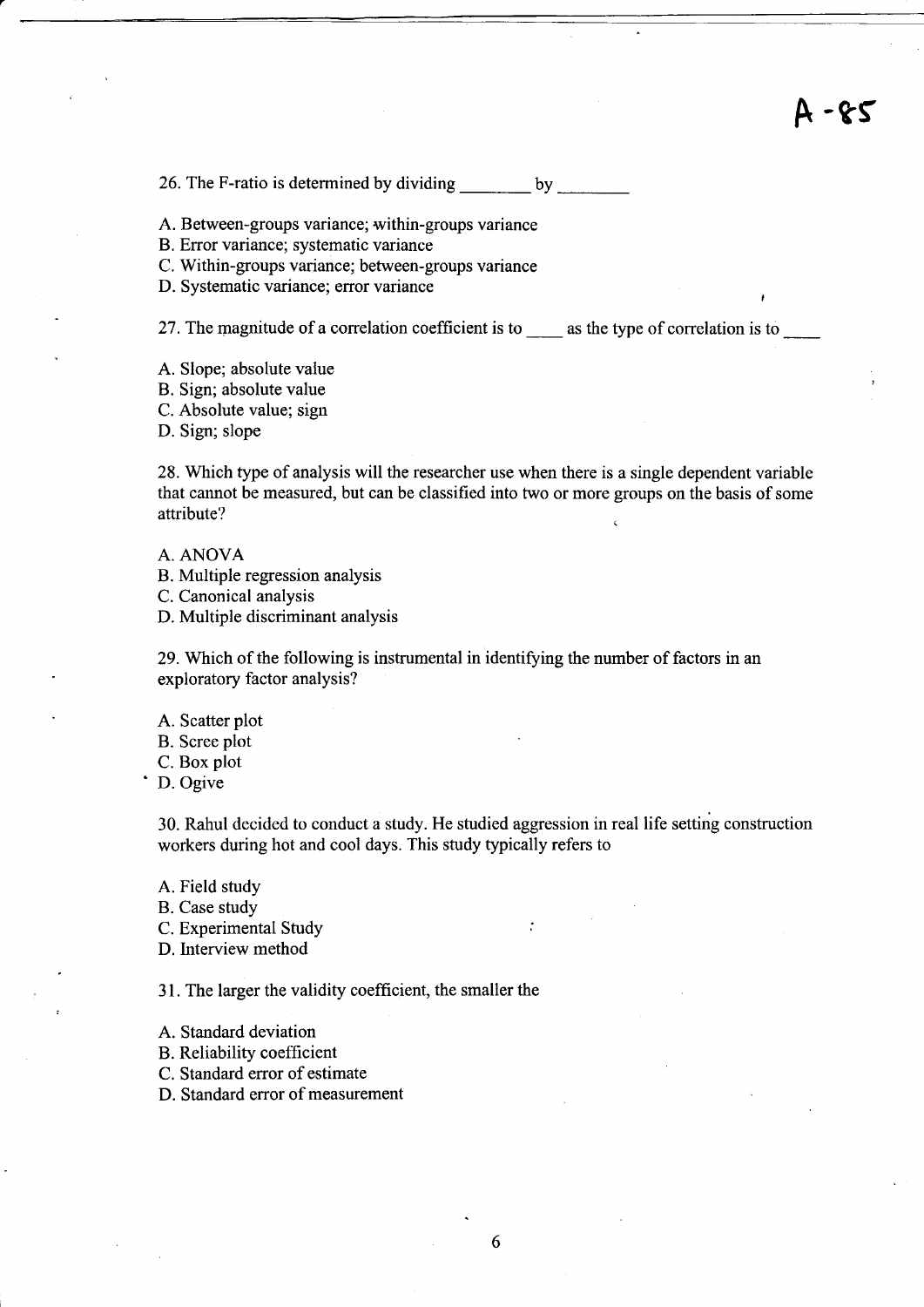32.The type of validity that concerns whether an effect generalizes from the specific people, place and measures of variables tested to the population, other populations, other places and to other, perhaps fuller, measures of the variables tested

A. Variable validity

B. External validity

C. Context validity

D. Internal validity

33. Variables that usually consist of whole number units or categories and are made up of chunks or units that are detached and distinct from one another are

A. Distinct variables

B. Continuous variables

C. Discrete variables

D. Discontinuous Variables

34. Informing participants about the full nature and rationale of the study they've experienced and attempting to reverse any negative influence is referred to

A. Ethics

B. Deception

C. Consent

D. Debriefing

35. A researcher wants to conduct a study on the impact of COVID-19 on health behaviour. During the first stage, the researcher selected large primary sampling units such as states, then districts, then towns, and finally certain families within towns. This is an example of

A. Sequential Sampling

B: Area Sampling

C. Multi-stage Sarnpling

D. Convenience sampling

#### Part B

..

36. Who among the following added a performance scale in an attempt to measure nonverbal skills and ruled out other cultural or educational biases?

A. Binet

B. Wechsler

C. Gardner

D. Sternberg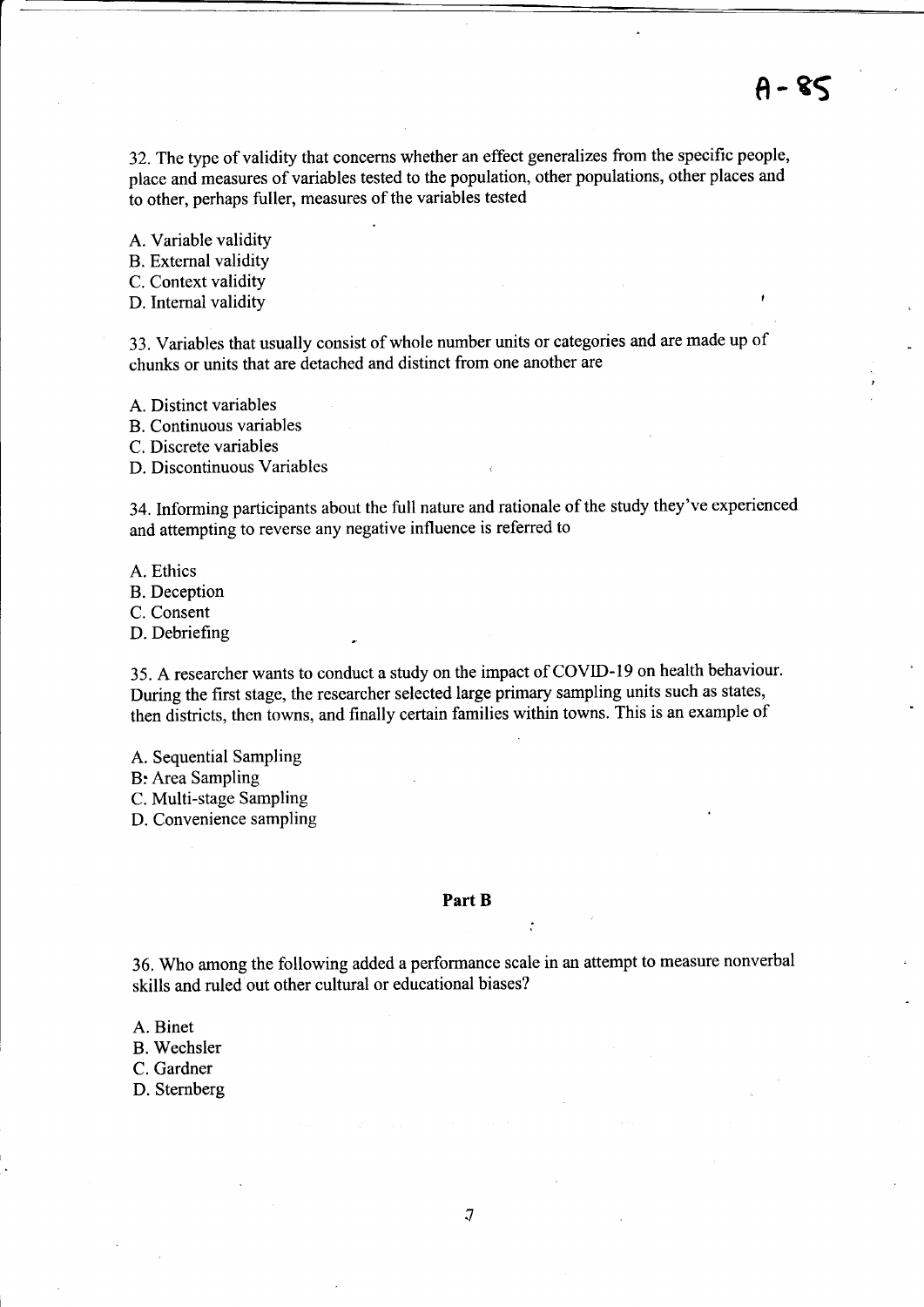$A - 85$ 

37. A method of modifying internal monologues in saces producing streaments.<br>trained to monitor what they say to themselves in stress-provoking situations and then modify their cognitions in adaptive ways is known as

A. Cognitive restructuring

B. Cognitive-behavior therapy

C. Cognitive adaptability

D. Motivational interviewing

38. A process wherein specific properties of a stimulus are gradually modified which facilitates the transfer of response to a new stimulus is called

- A. Stimulus control
- B. Stimulus discrimination

C. Stimulus shaping

D. Stimulus interference

3g. which one of the following projegtive techniques is a pictorial technique?

- A. Role simulation
- B. Word association tests
- C. Sentence completion tests

D. Rosenzweig test

40. Match Category A with Category B

# CategorY A

i. Prochaska ii. Fishbein and Ajzen iii. Weinstein iv. Rogers

## Category B

a. Protection motivation theory b. Theory of reasoned action c. Transtheoretical model d. Precaution adoption process

A. i-c, ii-b, iii-a, iv-d B. i-c, ii-b, iii-d, iv-a C. i-c, ii-d, iii-b, iv-a D. i-a, ii-d, iii-c, iv-b

41. Kurt Lewin suggests that the process of change involves three basic stages. Which of the following is the correct sequence?

8

;

- A. Unfreezing, movement, refreezing
- B. Movemeni, unfreezing, refreezing
- C. Unfreezing, refreezing, movement
- D. Movement, refreezing, unfreezing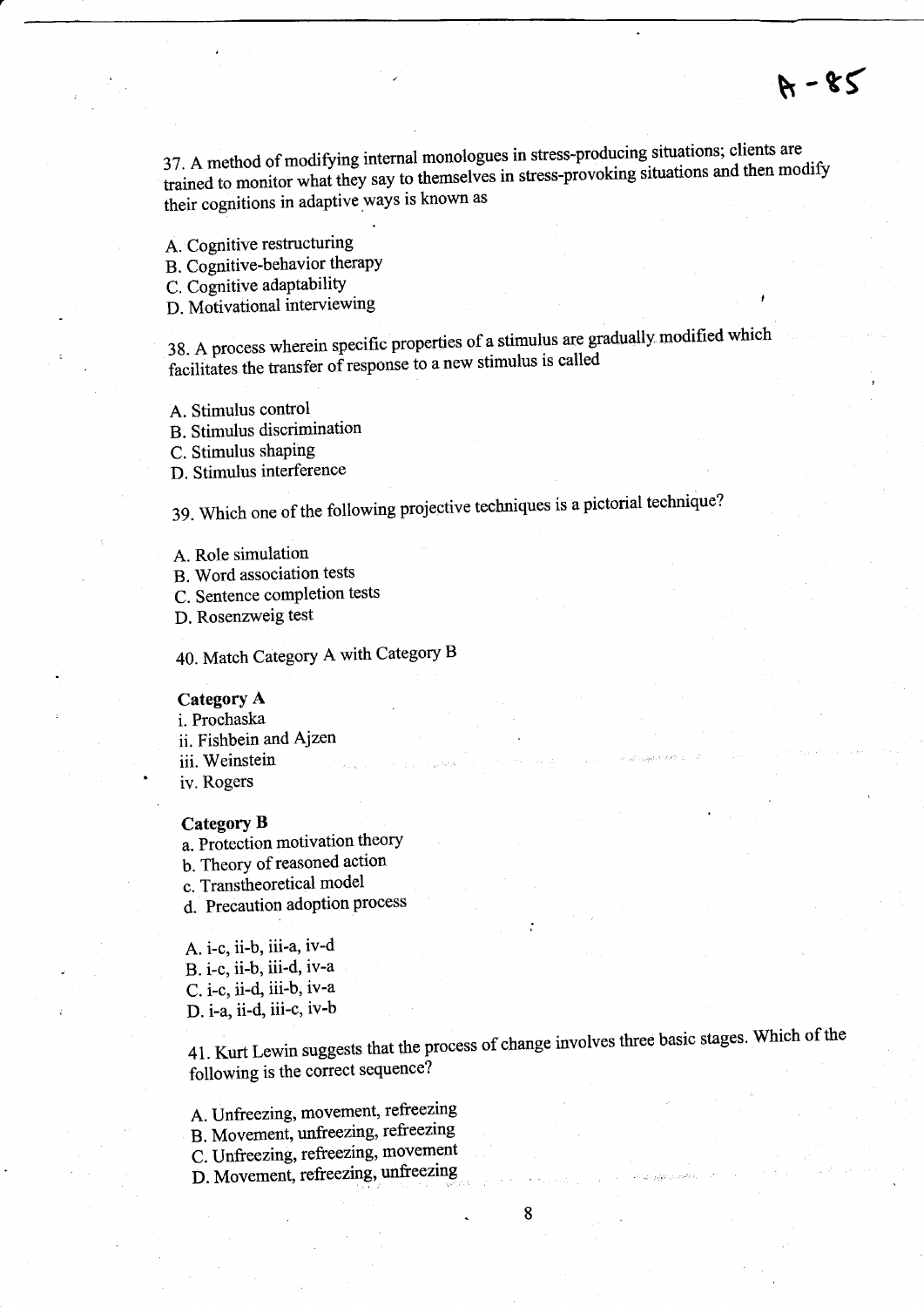42. Stimulation of the sympathetic nervous system prompts the secretion of two neurotransmitters-epinephrine and norepinephrine, together termed as

A. Dopamine

B. Catecholamine

C. Histamine

D. Adrenaline

43. The minimum amount of pain intensity that is required before it is detected is <sup>I</sup>

A. Pain pathway

B. Pain recognition threshold

C. Pain variation threshold

D. Pain threshold

44.There are a few people who continue to visit their doctors even though there are no obvious signs of illness, and even when the doctor has taken all reasonable steps to reassure the patient. These patterns of abnormal illness behaviour are commonly given 'disease' labels such as

A. Hypochondriasis B. Hyperchondriasis C. Hypnochondriasis D. Hymenchondriasis

45. Who developed the concept of General adaptation syndrome, which is a profile of how organisms respond to stress?

A. Martin Seligman

B. Hans Selye

. C. Carl Roger

D.Icek Ajzen

46. Before World War tI, Psychology had three missions. Which of the following contains those three?

A. Curing mental illness, making the mental health of all people more enhanced, and identifying and nurturing healthy people

B. Curing mental illness, making the lives of all people more fulfilling, and identifying and nurturing high talent

C. Identifying people with mental illness, making the lives of all such people more fulfilling, and nurturing positive health

D. Curing people with mental illness, making the lives of such people more meaningful, and nurturing healthy people

9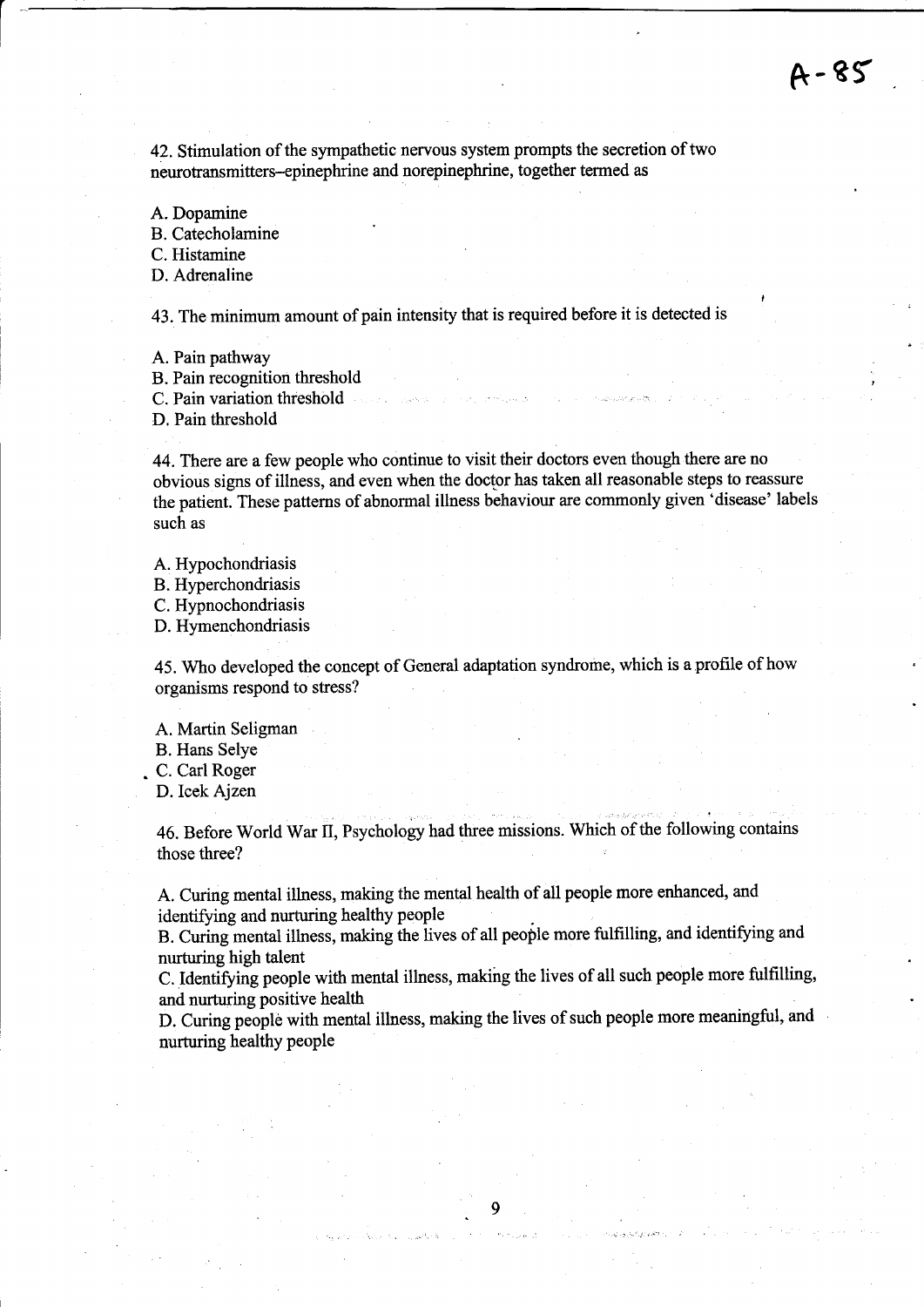47. In Albert Bandura's "bobo" doll experiment, which group of children spontaneously acted aggressively towards the doll?

A. Reward and puni3hment condition

B. No-consequences condition

C. Model-punished condition

D. Model-reward condition

48. According to Beck, different forms of psychopathology are characterized by different that have developed as a function of adverse early leaming experiences

A. Maladaptive schemas

B. Distorted perspectives

C. Cognitive disengagements

D. Erroneous structuring

49. Which of the following statements is correct?

i. An overextension occurs when a child inconectly uses a word to describe a wider set of objects or actions than it is meant to

ii. Underextensions occur when a child incorrectly uses a word to describe a narrower set of objects or actions than it is meant to

iii. Semantics is the area of language concemed with understanding the grammar of words and sentences

A. Only i B, i and ii C. Only iii D. i, ii, and iii

50. Which of the following psychologists formulated a stage theory addressing our encounters with grief?

A. Erik Erikson B. Sigmund Freud C. Lawrence Kohlberg

D. Elisabeth Kubler-Ross

51. The stages of transtheoretical model of behaviour change include-precontemplation, contemplation, preparation,  $\qquad \qquad$ , and maintenance.

A. Action

B. Behavior

C. Management

D. Practice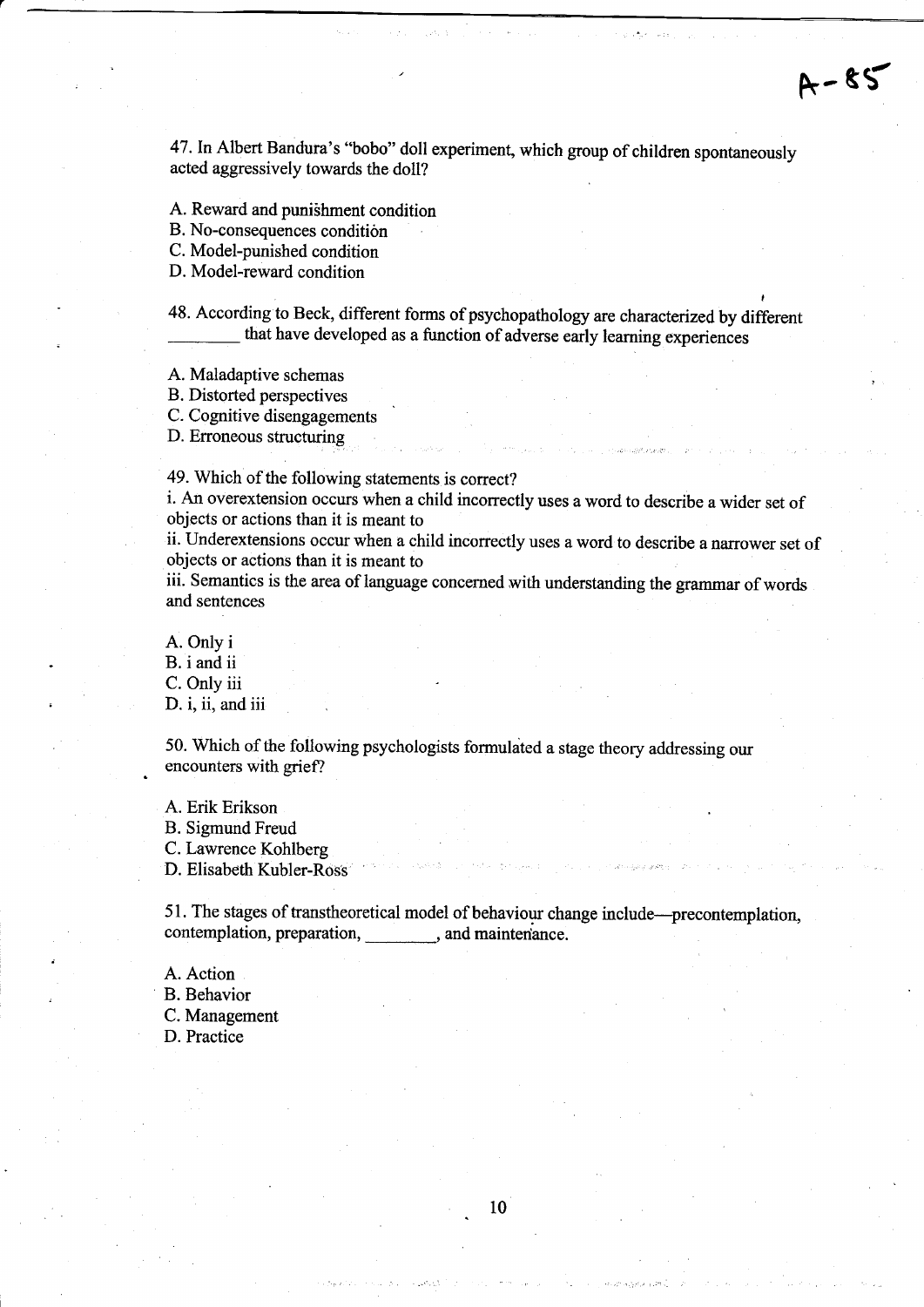52. The concept of locus of control was first described by

A. Rotter

B. Walston

C. Garmezy

D. Weinstein

53. A state in which conflicting or inconsistent cognitions produce a state of tension <sup>I</sup> or discomfort is

A. Cognitive restructuring

B. Cognitive bias

C. Cognitive schema

D. Cognitive dissonance

54. Raghu is in his early fifties. If he does not reach out to others, especially young people, according to Erik Erikson, he will experience

A. Depression

B.Isolation

C. Stagnation

D. Despair

55. Blood pressure, heart rate, respiration rate, or galvanic skin response indices of arousal can be measured separately or recorded simultaneously by one apparatus called

A. EEG

B. Polygraph

C. EMG

.D. ECG

56. A behavioral treatment that combines \_\_\_\_\_\_\_ seems be the most effective approach to treating obsessive-compulsive disorders

A. Exposure and response prevention

B. Thought stopping

C. Broken record technique

D. Cognitive-affective distraction

57. Which of the following is the correct match?

### Category A

i. A condition that tends to maintain maladaptive behavior that is already occurring

11

ii. If Disorder Y occurs, then Cause X must have preceded it

iii. If x occurs, then the probability of Disorder Y increases

iv. If Cause X occurs, then Disorder Y will also occur

## Category B

a. Contributory Cause

b. Necessary Cause

c. Sufficient Cause

d. Reinforcing contributory cause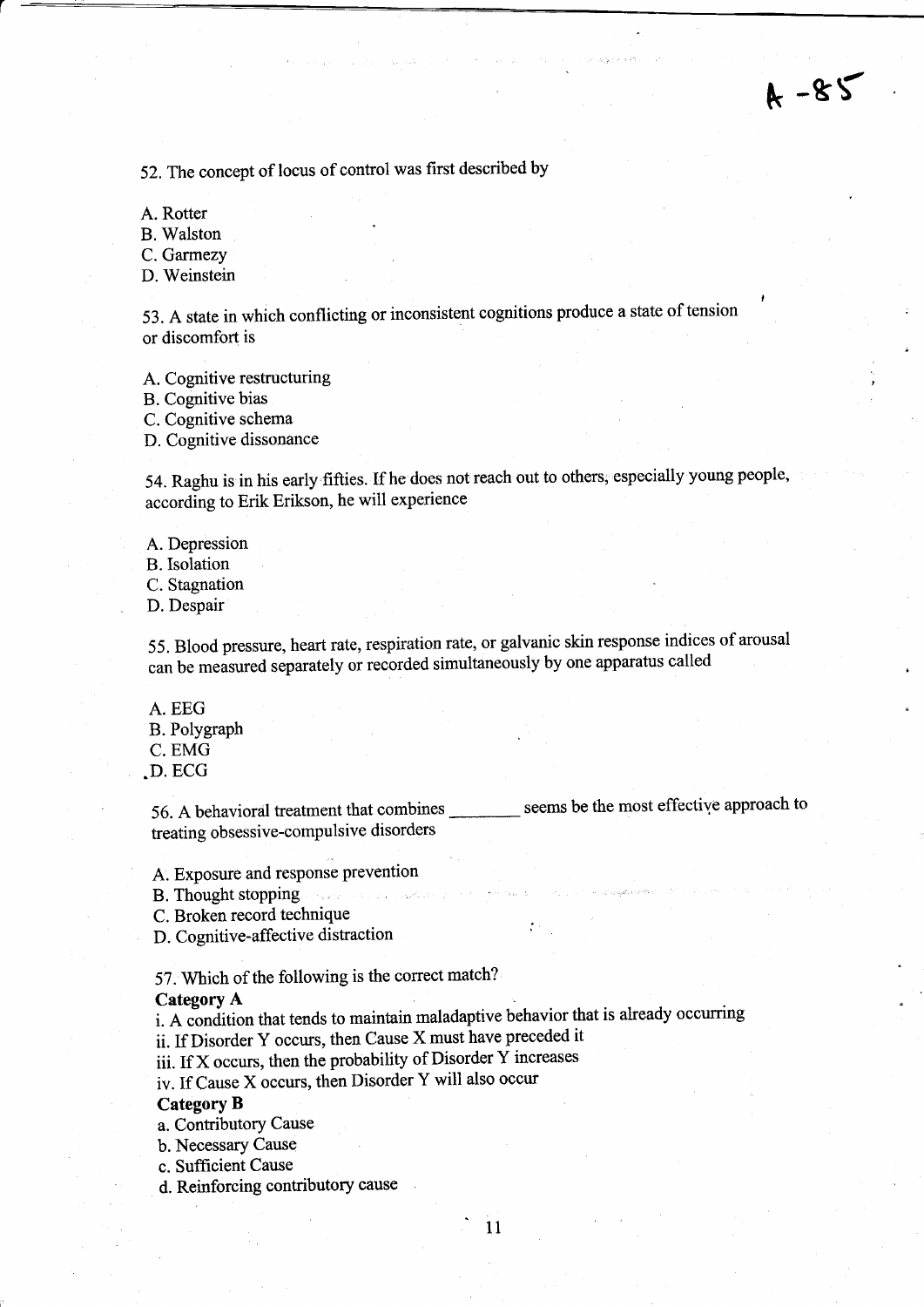$4 - 85$ 

A. i-b; ii-c; iii-d;iv-a B. i-c; ii-d; iii-a; iv-b C. i-d; ii-b; iii-a; iv-c D. i-a, ii-c, iii-d; iv-b

58. The theory of colour that best explains colour afterimage is

A. The trichromatic theory '

B. The opponent-process theory

C. The subtractive colour theory

D. The monochromatic theory

59. A counter-irritation pain control technique that involves electrically stimulating an area near the place where the patient feels pain is called

A. Transcutaneous electrical nerve stimulation

B. Biofeedback training

C. Transcranial magnetic stimulation

D. Motor control of pain

60. The theory that guides health behaviour modification, builds on the idea that people are actively motivated to pursue their goal is known as

A. Health belief model

B. Implementation theory

C. Self-determination theory

D. Attitude theory

61. A syndrome Taijin kyofusho, prevalent in Japan, involves a marked fear that one's body, body parts, or body functions may offend, embarrass, or otherwise make others feel 'uncomfortable. Often, people with this disorder are afraid of blushing or upsetting others by their gaze, facial expression, or body odor. This indicates

;

A. Differential syndrome of anxiety

B. A culture specific disorder

C. Alternative name for body image disorder

D. An Oriental personality disorder

62. According to Lawrence Kohlberg, during the preconventional stage of moral development children tend to

A. Understand morality based on customs or values

B. Define good behaviour as that which pleases other individuals

C. Use abstract thoughts or principles to determine their behaviour

D. Interpret behaviour in tenns of concrete consequences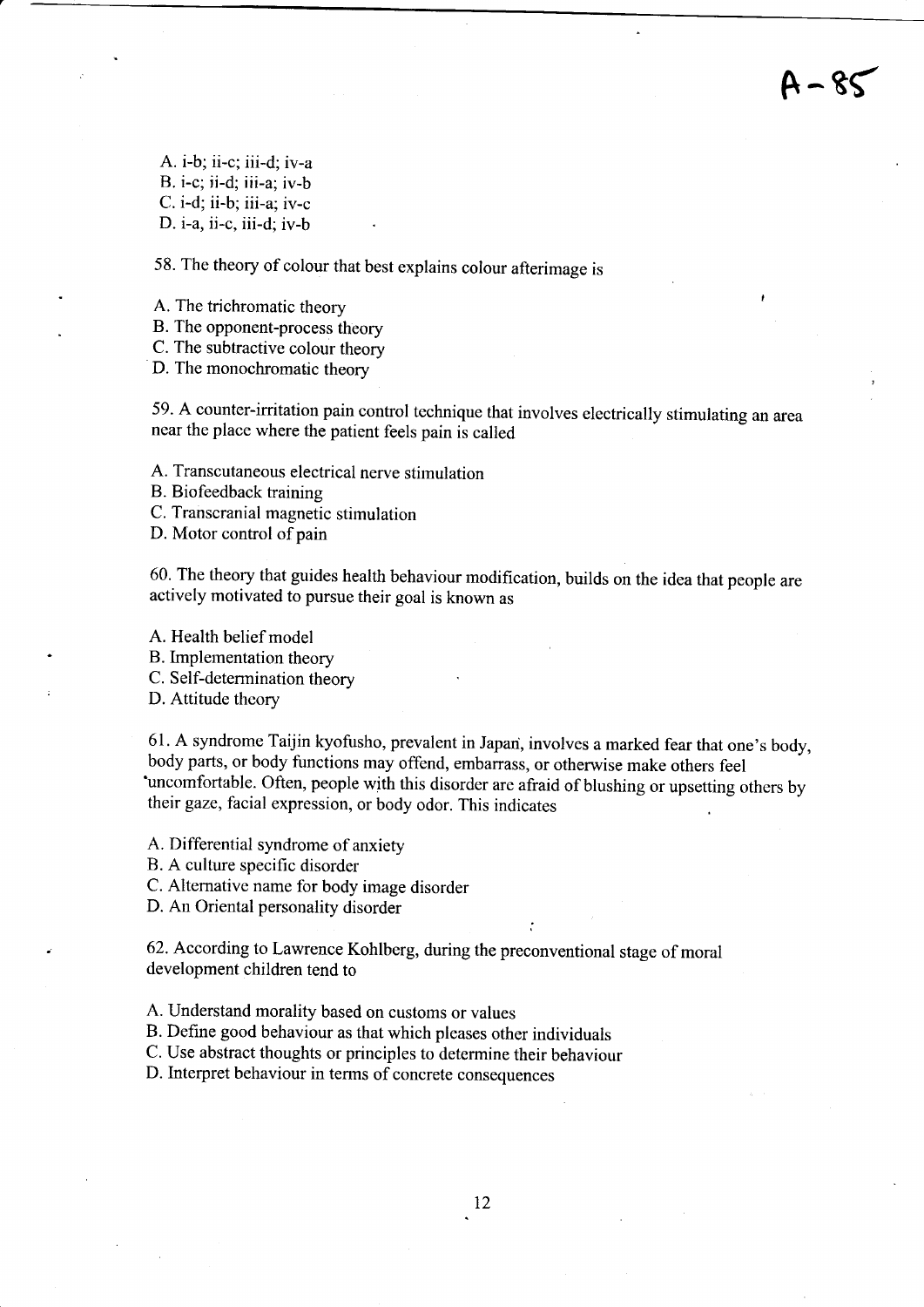63. The extent to which persons are committed to and involved in health relevant activities, perceive control over their health and respond to health stressors as challenges or opportunities for growth is

A. Health locus of control B. Health hardiness C. Health related quality of life D. Health belief

64. We make judgments of self-efficacy primarily on the basis of our achievements. Which one of the following does not include other sources of these judgments

A. Observations of the performance of others

B. Social and self-persuasion

C. Monitoring our emotional states

D. Helping others

65. According to Piaget, during which stage of development children understand the concept of symbolism?

A. Sensori-motor

B. Preoperational

C. Concrete operational

D. Formal operational

66. Which theory shares constructs that focus on individuals' interactions with real and imagined other people (external and internal objects) and on the relationships that people experience between their external and internal objects?

A'. Interpersonal theory

B. Social interactions theory

C. Object-relations theory

D. Neo-Freudian approach

67. Studies such as animal research are studies that provide an approximation to the human disorders of interest. Although generalizability presents an obstacle, animal research in particular has been very informative.

A. Analogue

B. Control

C. Simulational

D. Appropriatioanary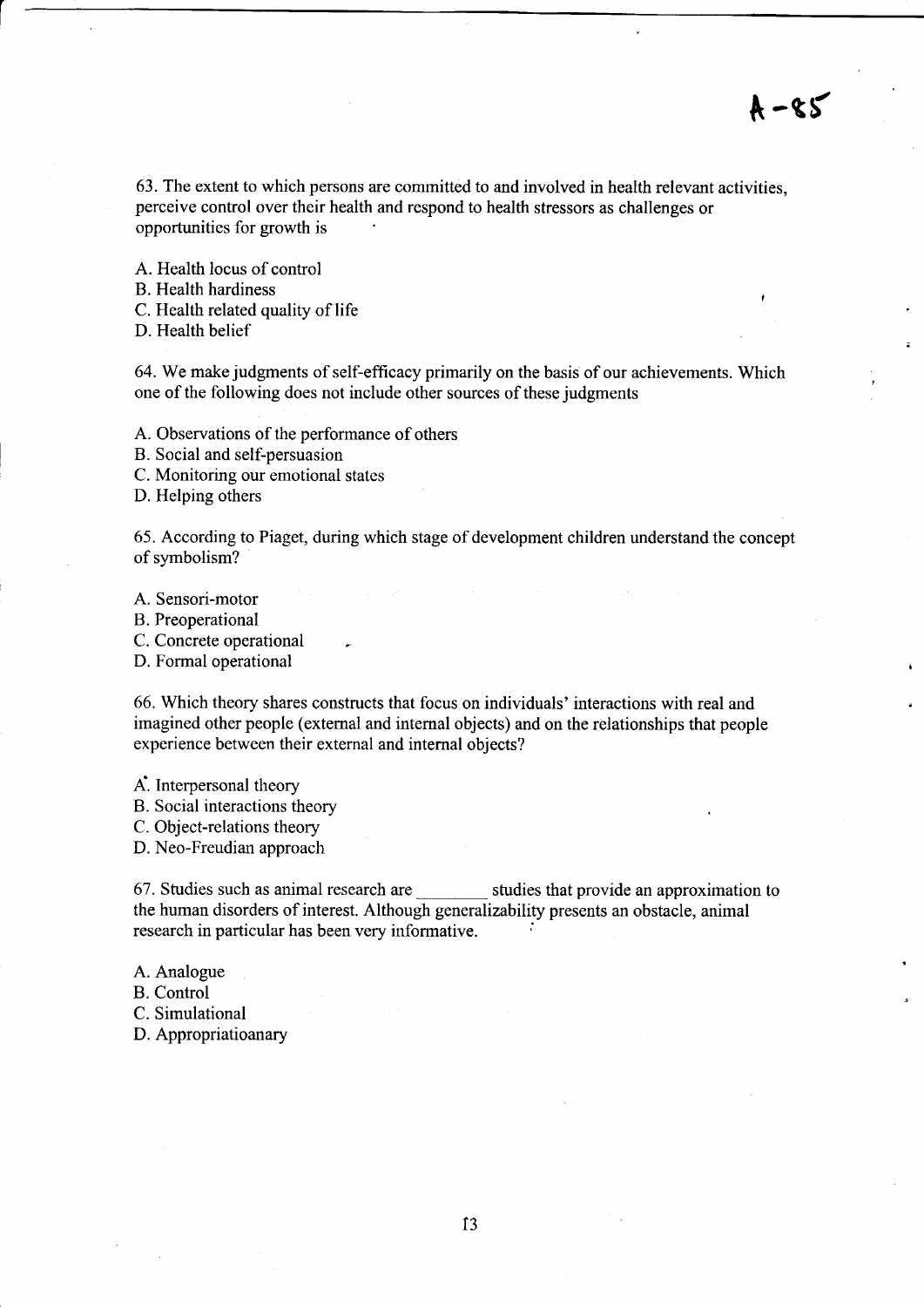68. The assumption that individual responds to stress in his/her own way and the organ sensitive to stress is the one likely to become the focal point of a later psychophysiological disorder is called

A-gr

A. Somatic-Sensitivity theory

B. Somatic-Weakness theory

C. Specific-Reaction theory

D. Psychophysiologic-Illness theory

69. The bias that can be identified in our judgements is This bias means that we tend to believe that the things that happen to us are the things that happen to all people, and we tend to ignore the experiences of people who are not like us

A. Stereotype B. Ethnocentrism

C. Prejudice

D. Equalitarianism

70. Among the neuro-transmitters, some of the functions of \_\_\_\_\_\_\_ include pleasure and cognitive processing, and it has been implicated in schizophrenia, as well as in addictive disorders

A. Serotonin B. GABA C. Norepinephrine D. Dopamine

 $\ddot{\cdot}$